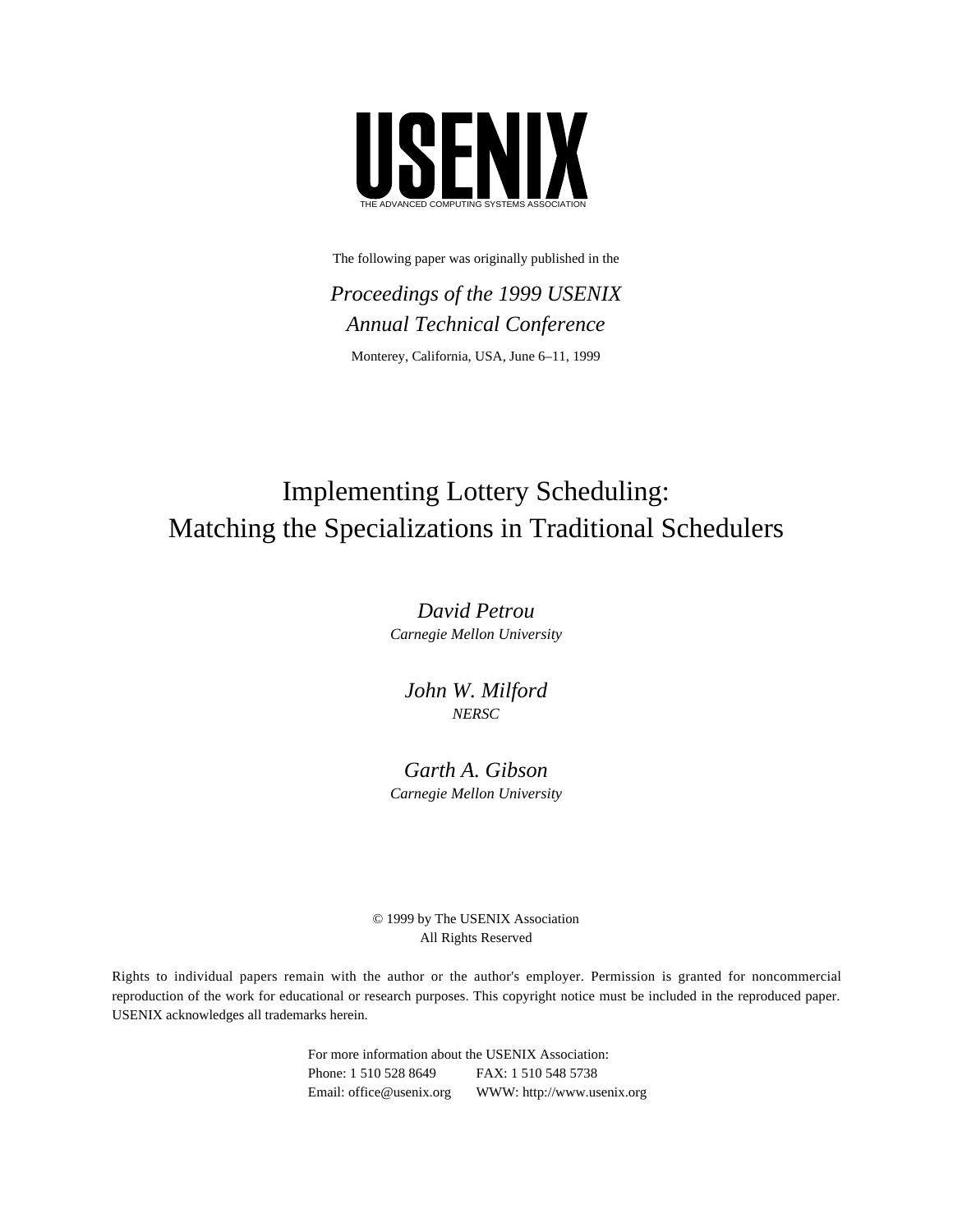# **Implementing Lottery Scheduling: Matching the Specializations in Traditional Schedulers**

David Petrou *Carnegie Mellon University* dpetrou@cs.cmu.edu

John W. Milford *NERSC* jwm@csua.berkeley.edu

Garth A. Gibson *Carnegie Mellon University* garth.gibson@cs.cmu.edu

#### **Abstract**

We describe extensions to lottery scheduling, a proportional-share resource management algorithm, to provide the performance assurances present in traditional nonreal time process schedulers. Lottery scheduling enables flexible control over relative process execution rates with a *ticket* abstraction and provides load insulation among groups of processes using *currencies*. We first show that a straightforward implementation of lottery scheduling does not provide the responsiveness for a mixed interactive and CPU-bound workload offered by the decay usage priority scheduler of the FreeBSD operating system. Moreover, standard lottery scheduling ignores kernel priorities used in the FreeBSD scheduler to reduce kernel lock contention.

In this paper, we show how to use dynamic ticket adjustments to incorporate into a lottery scheduler the specializations present in the FreeBSD scheduler to improve interactive response time and reduce kernel lock contention. We achieve this while maintaining lottery scheduling's flexible control over relative execution rates and load insulation. In spite of added scheduling overhead, the throughput of CPU-bound workloads under our scheduler is within one percent of the FreeBSD scheduler for all but one test. We describe our design, evaluate our implementation, and relate our experience in deploying our *hybrid lottery scheduler* on production machines.

#### **1 Introduction**

Lottery scheduling from Waldspurger *et al.* is a recently introduced proportional-share scheduler that enables flexible control over the relative rates at which CPU-bound workloads consume processor time [21]. With a proportionalshare scheduler, a user running several CPU-bound jobs, such as those found in scientific environments, can easily control the share of CPU time that each job receives. In time-sharing systems, proportional-share schedulers control the relative rates at which different users can use the processor, enabling load insulation among users. One possible policy forces users with CPU-bound processes to consume CPU time at an equal rate, regardless of the number of processes they own. Such control is particularly useful for Internet Service Providers (ISPs) which often have hundreds of competing users simultaneously logged into one machine. With conventional processor schedulers, it is simple for one user to monopolize the system with her own processes. Considering desktop workstations, another policy allows the console user to consume CPU time at a faster rate than remote users so that the console user's windowing system is responsive. Naturally, this idea applies recursively so that individual users can control the relative rates at which their own processes consume CPU time.

Although proportional-share schedulers such as lottery scheduling have powerful and desirable features, they are not in wide use. We set out in this research to see if there were any technical obstacles to overcome in an implementation of lottery scheduling on conventional time-sharing systems. We began with a straightforward implementation of lottery scheduling on the FreeBSD 2.2.5R operating system. CPU-bound workloads performed as advertised. However, when running batch and interactive workloads together, we experienced poorer responsiveness, or "choppiness," with the interactive applications compared with the same workload under the stock FreeBSD scheduler.

The FreeBSD scheduler has features to dynamically favor specific processes that lottery scheduling lacks. In this work we show a variety of dynamic ticket adjustment strategies that are harmless to the lottery scheduling goals and that allow us to provide comparable specializations to favor specific processes in specific conditions.

Our *hybrid lottery scheduler* includes *kernel priorities* to reduce kernel lock contention and *abbreviated time quanta* to increase responsiveness by preempting processes before their quanta expire. Our primary contribution to achieve responsiveness comparable to the FreeBSD scheduler is with *windowed ticket boost*, a scheme for dynamically identifying interactive processes and boosting their ticket allocation. We make *tickets*, the priority abstraction in lottery scheduling, adaptively serve a dual purpose based on measured process behavior. If a process is using less CPU than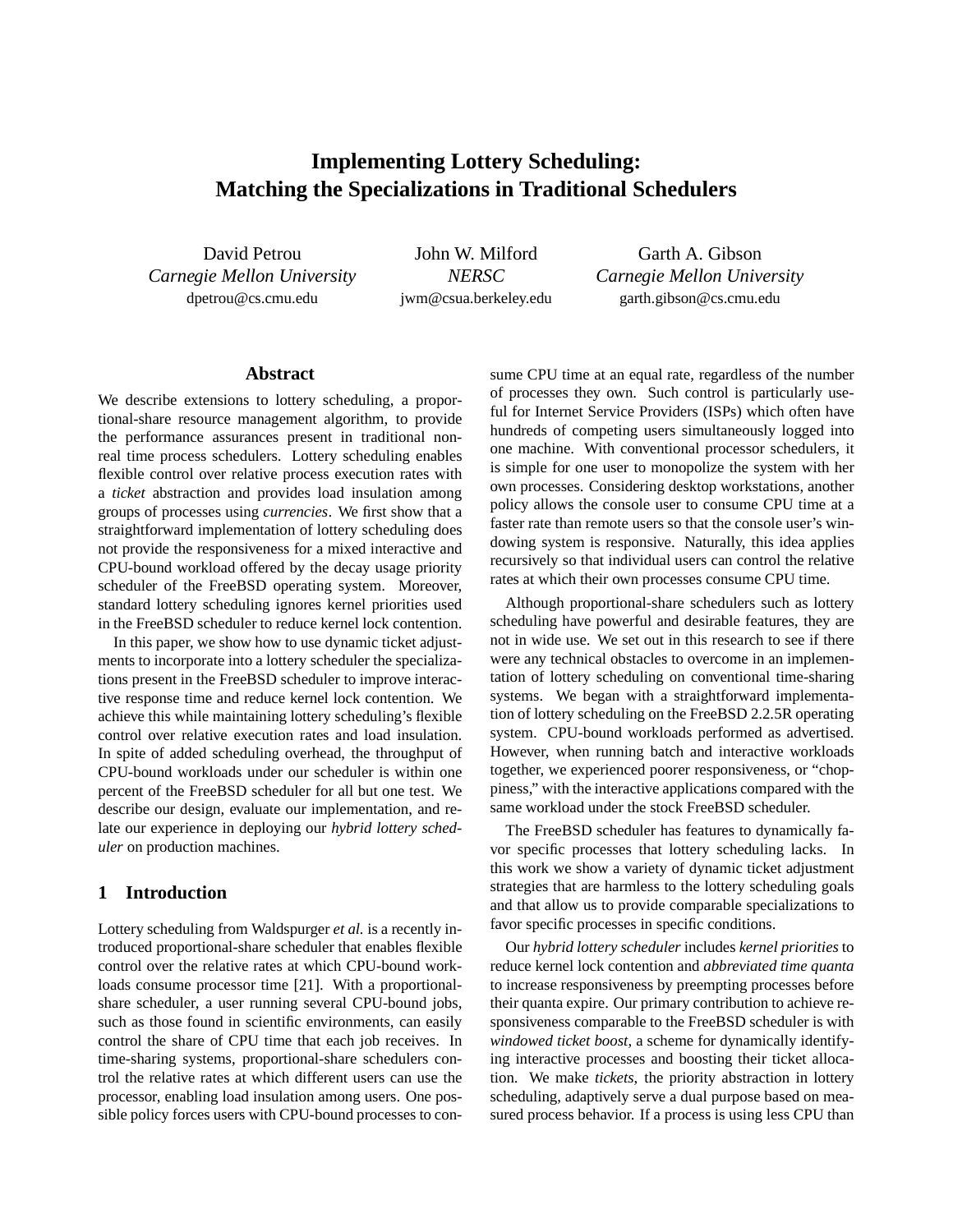has been granted by its ticket allocation, we identify it as currently interactive and give it an apparent boost in ticket allocation to influence scheduling order. We accomplish this without impacting the ability of lottery scheduling to control the relative CPU time used by CPU-bound processes. Further, while lottery scheduling gives users and administrators flexible resource control, it does not easily offer the UNIX nice semantics in which a user (system administrator) can downgrade (upgrade) one of its processes relative to all others without downgrading (upgrading) the rest of its processes. We present an approximate emulation of the nice semantics. Our hybrid lottery scheduler, which has been continually running on two production servers and one personal machine for 1.5 years, provides comparable responsiveness and throughput relative to the FreeBSD scheduler under the benchmarks we run.

The rest of the paper is organized as follows. In Section 2 we describe both the FreeBSD and lottery schedulers. Section 3 explains our extensions to the lottery scheduler while Section 4 details our implementation. We evaluate our hybrid lottery scheduler and compare it with the FreeBSD scheduler in Section 5. In Section 6 we present our experience in deploying our scheduler on production machines. Section 7 summarizes related work, while Section 8 discusses work that we leave for the future. Finally, Section 9 concludes this paper.

# **2 Background**

A process scheduler has several conflicting goals. The scheduler should ensure that interactive processes are responsive to user input despite not being able to always distinguish these processes from non-interactive processes. Batch processes should be scheduled to maximize throughput despite potential lock contention between such processes. While addressing these goals, the scheduler must ensure that no process starves. In this paper we are not concerned with real-time schedulers [10].

# **2.1 Scheduling in FreeBSD**

FreeBSD [7] is a UNIX operating system for the Intel x86 platform based on UC Berkeley's 4.4BSD-Lite [14] release. FreeBSD's scheduler is a typical decay usage priority scheduler [4] also used in System V [8] and Mach [2]. The scheduler employs a multi-level feedback queue in which processes with equal priority reside on the same runqueue. The scheduler runs processes round-robin from the highest priority non-empty runqueue. Long (100ms) time slices make TLB and cache state flushing infrequent, imposing minimal overhead on CPU-bound processes. The scheduler favors interactive processes by lowering the priority of processes as they consume CPU time and by preempting processes before their quanta expire if a higher priority sleeping process wakes up. The scheduler prevents starvation by periodically raising the priority of processes that have not recently run. FreeBSD's scheduler also employs higher priorities for processes holding kernel resources. These kernel priorities cause processes to release high-demand kernel resources quickly, reducing the contention for these resources.

The FreeBSD scheduler has several limitations. Hellerstein demonstrates the difficulty in constructing "fairshare" systems based on decay usage schedulers [9]. These fair-share systems [12, 5] dynamically adjust the priorities of running processes to obtain specific processor consumption rates over the long-term via nontrivial and potentially computationally expensive operations. Further, FreeBSD provides only rudimentary inter-user load insulation by limiting the number of simultaneous processes that one user may run, and by terminating processes that accumulate more than a certain amount of processor time. These mechanisms prevent a user from starting many processes that consume CPU time slowly and also from executing processes that consume a lot of CPU time over a long duration.

# **2.2 Lottery Scheduling**

Recently, proportional-share schedulers such as Waldspurger's lottery scheduling have been introduced which strive for instantaneous fairness; that is, making fair scheduling decisions against only the currently runnable set of processes [21]. In lottery scheduling, each process holds a number of *tickets*. The scheduler selects which process to run by picking a ticket from the runnable processes at random and choosing the process that holds this winning ticket. Users can set the ticket ratios among processes to determine the expected ratios that their processes are selected to run. Only runnable processes (not sleeping, stopped, or swapped out) are eligible for this lottery. Hence, if one process is always runnable while another with equal tickets sleeps periodically, the first will consume more CPU time because it has a greater fraction of the system's tickets during the times that the second was sleeping.

*Currencies* enable *load insulation* among users, making the rate that a user can consume CPU time independent of the number of processes owned. While processes hold tickets in per-user currencies, users hold tickets in a systemwide base currency. For simplicity, per-user currency tickets will be called "tickets," and base currency tickets will be called "base tickets." The ticket distribution within a user's processes determines the relative rate of execution among these processes. To control the distribution of CPU time among users, the system administrator can vary the number of base tickets held by a user. This varies the total execution rate of all the user's processes with respect to processes owned by other users. The scheduler accomplishes this by first converting the tickets,  $T_p$ , belonging a process into a number of base tickets,  $B_p$ , and then performing a lottery with base tickets instead of tickets. In detail,  $B_p = ET_p$ ,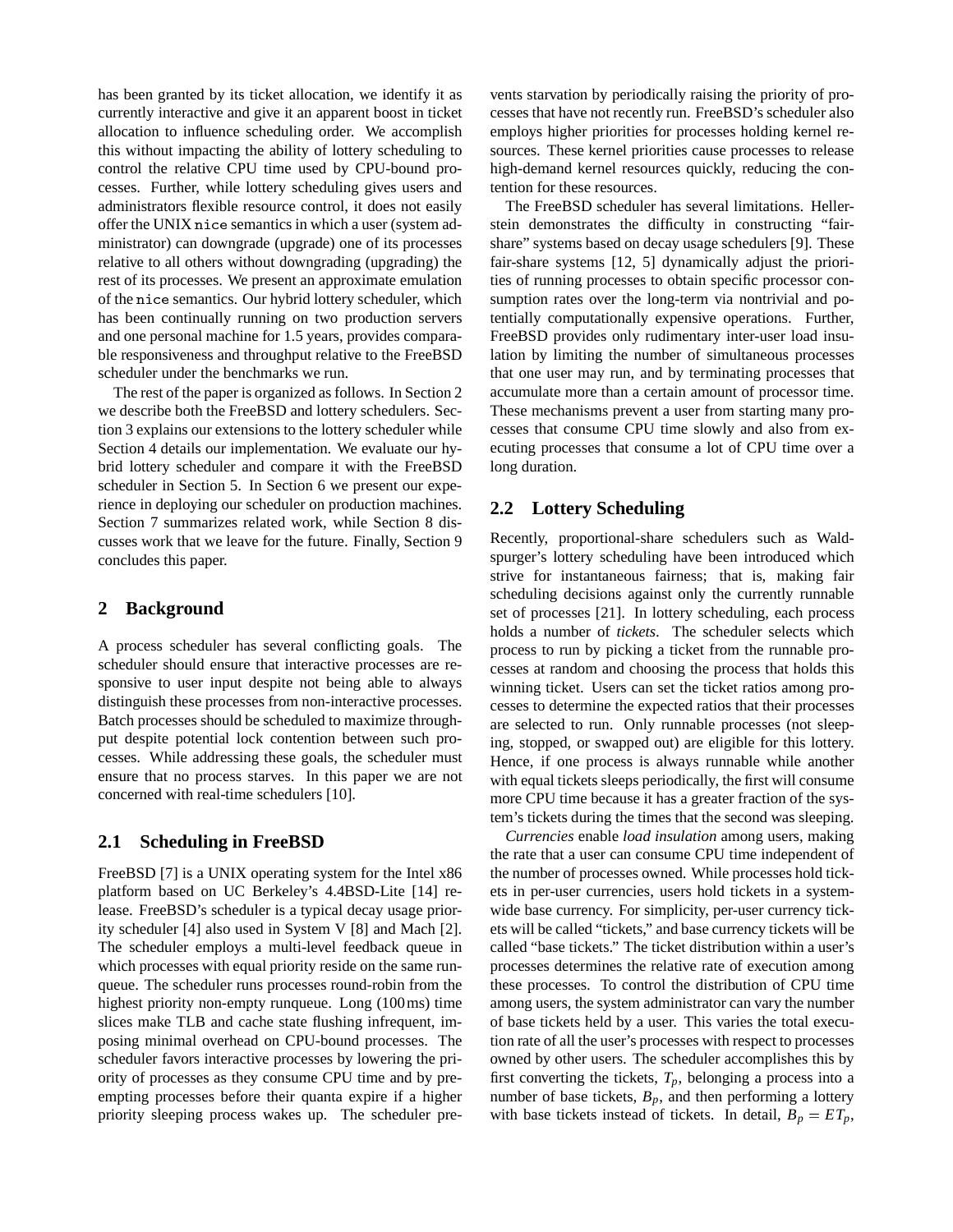where  $E$ , the exchange rate, is the number of base tickets funding a user's currency divided by the total number of tickets across the user's runnable processes.

Lottery scheduling employs *compensation tickets* to enable a process which goes to sleep before exhausting its time quantum its fair share of CPU time if it becomes runnable before the next scheduling decision is made. Each time a process uses only a fraction, *f*, of its quantum, the scheduler compensates the process by temporarily increasing its tickets until the next time the it is chosen by the scheduler. When compensated, a process holds an *effective* number of tickets equal to  $T_p(1/f)$ . For example, a process with 10 tickets that yields the CPU after using  $1/2$ of a quantum will hold 20 effective tickets, enabling it to be chosen twice as likely as it would be without compensation tickets. This type of technique—dynamic ticket adjustments to achieve specific behavior without sacrificing the overall goals of proportional-share scheduling—is the basis for the mechanisms described in this paper.

# **3 Hybrid Lottery Scheduler Design**

We extended lottery scheduling to be more responsive to interactive applications and to reduce kernel lock contention using techniques borrowed from the FreeBSD scheduler. Further, user feedback prompted us to provide semantics similar to the UNIX nice utility. The challenge was to improve performance without squandering the desired features of proportional-share scheduling. We describe our extensions resulting in a *hybrid lottery scheduler* in the following sections.

# **3.1 Kernel Priorities**

Processes that block in the kernel often hold shared kernel resources locked until they wake and leave the kernel, such as when a process holds a buffer locked while it waits for disk I/O to complete. FreeBSD schedules processes asleep in the kernel with a higher priority than processes which exhaust their quanta at user level so that they will release these resources sooner, reducing the chance that other processes will find these resources in use [14]. The FreeBSD scheduler implements this by temporarily assigning static kernel priorities to processes after blocking in the kernel so that they will be preferentially scheduled upon waking. These kernel priorities are ordered in importance of the resource held. For example, a process holding a vnode locked will have a higher priority than a process holding a buffer waiting for disk I/O because vnodes have been deemed a more contended or important resource.

In lottery scheduling, a blocked process could temporarily transfer its tickets to the process that holds the desired resource, encouraging it to run and release the resource sooner. This technique was originally introduced to solve priority inversion [21]. However, it is complex to retrofit a kernel such as FreeBSD to perform ticket transfers at each point where a process may block on a kernel resource because of the number of places where new code would have to be added and validated. We cannot simply interpose ticket transfers within the kernel sleep and wakeup functions, because the arguments to these functions do not encapsulate enough information to know to which process tickets should be transferred. Further, this approach incurs more overhead than the FreeBSD scheduler. A process that needs a locked kernel resource will find the resource in use by another process, transfer its tickets to that process, block to enable a new lottery, and eventually recover its transferred tickets when it wakes up. Instead, by preferentially scheduling processes that wake up holding kernel resources, kernel priorities reduce outright the chance that resources are found locked. This reduces the number of context switches because processes contending for these resources will block less often.

Rather than introduce in-kernel ticket transfers to address kernel resource contention, we preferentially schedule processes holding kernel resources, similar to the FreeBSD approach. In detail, we maintain a list of processes that wake up after being blocked on a kernel resource. This list is sorted by the kernel priority of the resource that each process was blocked on. When making a scheduling decision, we run the standard lottery scheduler algorithm if the list is empty. If not, we choose the first process on this sorted list, emulating the behavior of the FreeBSD scheduler.

We lose the probabilistic fairness of lottery scheduling by choosing processes outside of the standard lottery scheduling algorithm. We recover this fairness with a variation of compensation tickets (see Section 2.2). We track the total time that each process has run between two successive selections by the standard lottery scheduling algorithm. During this period the process may go to sleep several times as it blocks in the kernel. When the process gets descheduled in user space by the time slice interrupt, the scheduler computes its compensation tickets based on this total time. If the process ran longer than one time quantum, an appropriate number of *negative* compensation tickets is temporarily assigned until the process is chosen to run again. These negative compensation tickets make the process *less* likely to be chosen by the scheduler. For example, consider a process with 10 tickets that overran its time quanta by 25%. The scheduler will negatively compensate the process by 2 tickets so that it will hold only 8 effective tickets until the process is chosen by the lottery. In detail, effective tickets =  $T_p(1/f) = 10(1/1.25) = 8$ .

Sometimes a process spends very little time in user space because it continually makes blocking system calls, making it unlikely that the time slice interrupt will deschedule it. As described, when the process is eventually descheduled by the time slice interrupt, it will receive a large number of negative compensation tickets, causing it to wait a long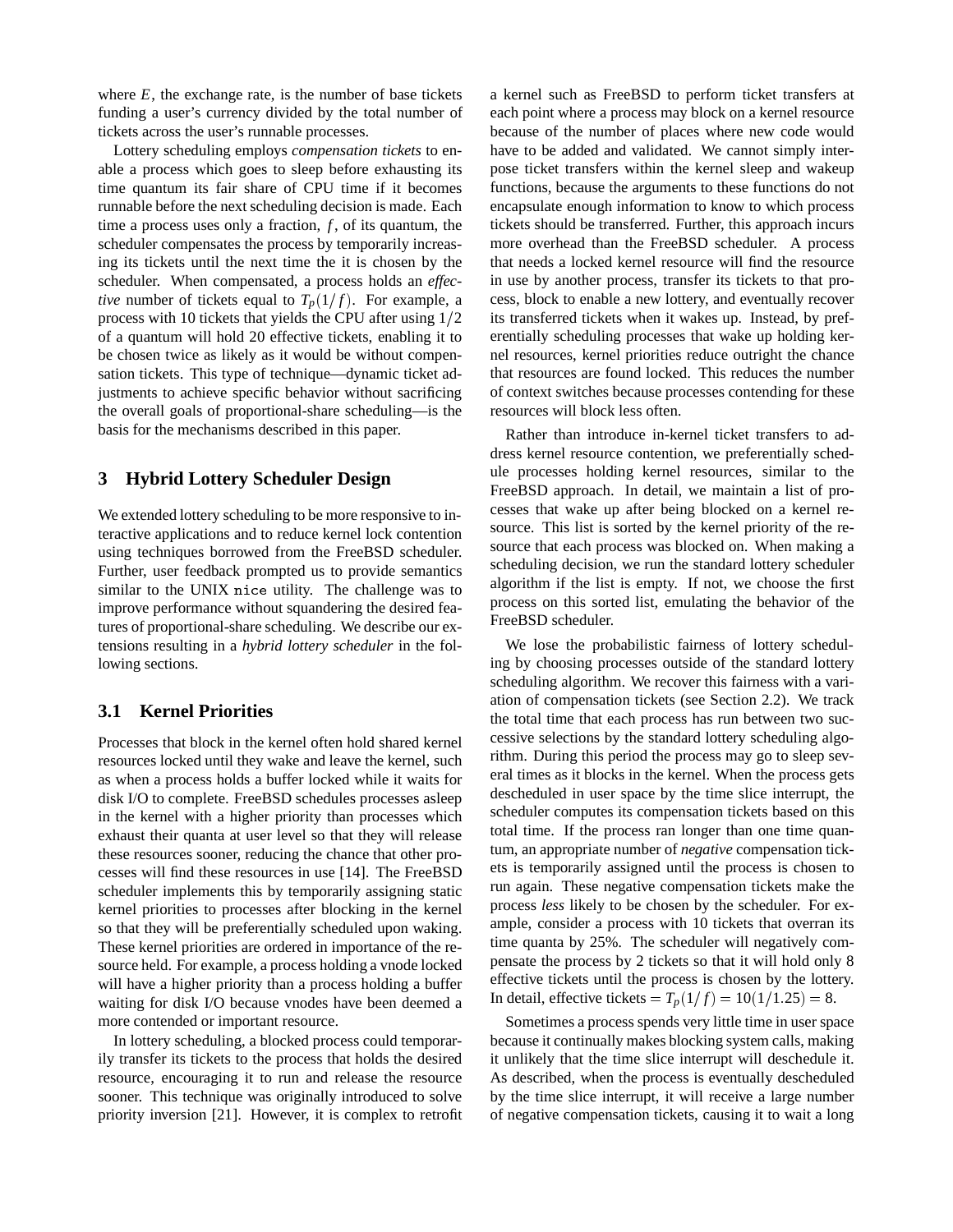

Figure 1: This figure shows processes being scheduled as time moves from left to right. *L* indicates a scheduling decision by the standard lottery scheduling algorithm while *K* shows where a process holding a kernel priority runs without having been chosen by the standard lottery scheduling algorithm.

time before running again. To avoid this, we force the process to relinquish the CPU in user level as soon as it has consumed more than one time quantum and is not executing in the kernel. This way the process will incur a small number of negative compensation tickets more frequently.

Figure 1 shows one way to think about kernel priorities in the hybrid lottery scheduler. On the top line sendmail is chosen by the lottery scheduler and after  $\alpha$  time goes to sleep waiting for locked vnode, perhaps for the mail spool directory. Meanwhile, another process, denoted <sup>P</sup>, gets chosen by the lottery scheduler. When the vnode becomes available, sendmail is chosen from the kernel priority list (at *K*) and runs for some time, β, at which point the time slice interrupt occurs. The hybrid lottery scheduler grants sendmail compensation tickets at the end of  $β$ exactly as if sendmail was able to acquire the vnode lock without blocking and had run contiguously for time  $\alpha + \beta$ as shown on the bottom line. The scheduler is in the same state at the end of both lines, showing that kernel priorities only temporarily violate the proportional-share properties of lottery scheduling.

#### **3.2 Abbreviated Quanta**

Lottery scheduling succeeds at scheduling processes which never voluntarily relinquish the CPU in proportion to the number of tickets that they hold. Interactive jobs, such as editors and shells, spend most of their time idle, and thus for them we are not concerned with the rate at which they consume CPU time, but instead with how responsive they are to user input. Upon becoming runnable from receiving input, we desire the time it takes for the scheduler to choose the process, known as the *dispatch latency*, to be small. Since lottery scheduling does not distinguish between CPU-bound and interactive jobs, it often fails to schedule interactive jobs first, causing noticeable "choppiness." This and the following sections describe enhancements to lottery scheduling to improve responsiveness.

Under the FreeBSD scheduler, a process waking up after blocking in the kernel (such as when a process waits for an I/O event) will preempt the running process before its quantum expires. The process which woke up has a kernel priority and will be chosen to run next unless multiple such tasks arrive at once. This behavior, which we call *abbreviated quanta*, is desirable if the sleeping process is interactive, for example, an emacs process that has just received a keystroke. Further, there are instances in which FreeBSD will *conditionally* preempt the running process. One such instance is when a process receives a signal and has a higher priority than the running process. Lottery scheduling, however, does not preempt the running process when another process wakes up or receives an event<sup>1</sup>.

Our hybrid lottery scheduler forces a context switch when a sleeping process wakes up or when a process receives an event such as a signal. To ensure that the preempted process will receive the processor in proportion to the number of tickets that it holds, the scheduler awards the preempted process compensation tickets based on the fraction of the time slice it used (see Section 2.2).

We note a synergy between kernel priorities and abbreviated quanta. Without kernel priorities, abbreviated quanta will preempt running processes when a process wakes up, but will not guarantee that processes that were blocked in the kernel will be chosen ahead of processes executing user-level code. Without abbreviated quanta, kernel priorities will schedule processes blocked on kernel resources ahead of those that are not, but will not preempt processes before their quanta expire.

#### **3.3 Windowed Ticket Boost**

Since interactive processes generally use a fraction of their quanta, compensation tickets make them more responsive by temporarily boosting their effective tickets. Unfortunately, compensation tickets cannot be relied on to provide adequate responsiveness. If a CPU-bound job gets preempted by another process due to abbreviated quanta, then it will also receive compensation tickets, putting it on equal footing with interactive processes.

Consider the interactive application emacs running in an X window while a CPU-bound job runs in the background. At the outset, X runs while emacs sleeps waiting for a keystroke. Earlier, the CPU-bound job was preempted and received compensation tickets. When we press a key, emacs preempts X and runs immediately because we have implemented abbreviated quanta and emacs holds a kernel priority. After processing the keystroke emacs goes back to sleep. Both X and the CPU-bound process are runnable and neither have a kernel priority because they were both preempted running user-level code. Up to this point, both the

<sup>&</sup>lt;sup>1</sup>Other implementations of lottery scheduling may have implicitly leveraged abbreviated quanta on the operating systems they were implemented on. However, we know of no work demonstrating the importance of using abbreviated quanta with lottery scheduling.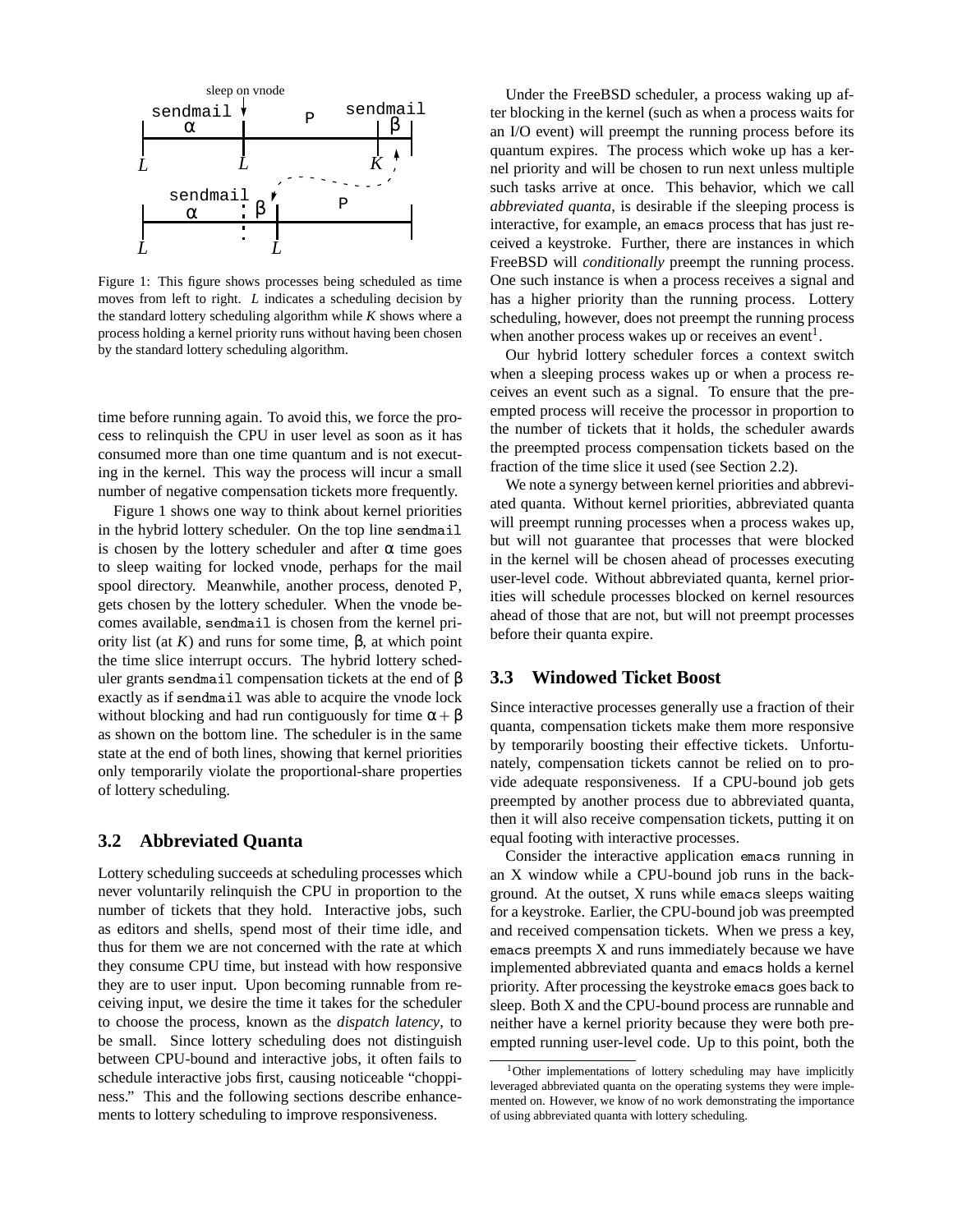FreeBSD and hybrid lottery schedulers behave the same. The FreeBSD scheduler will almost certainly pick X to run because, having accrued less CPU time than the CPUbound process (which always runs when X and emacs are sleeping), it resides in a higher priority runqueue. Because neither X nor the CPU-bound process have kernel priorities, the lottery scheduler will perform the standard lottery algorithm against them. Sometimes the CPU-bound process will be chosen and run for one quantum (100ms). When this occurs, X delays in updating the emacs window, resulting in choppiness.

We have experienced this scenario on a workstation running a preliminary version of our hybrid lottery scheduler with only abbreviated quanta and kernel priorities implemented. When holding a key down (equivalent to pressing 120 keys/s) over approximately 7s, we generated 825 key events, of which 23 where delayed when the CPU-bound process was chosen to run before X, perceptibly delaying window updates. In summary, delayed dispatching of an interactive process is likely to happen if it does not hold a kernel priority (because it was preempted at user level) and a CPU-bound process was preempted and granted compensation tickets. This will also occur in deterministic proportional-share schedulers like stride scheduling.

To solve this problem we make tickets serve a dual purpose depending on the nature of the process. For CPUbound jobs, tickets correspond to the rate of CPU time consumed, as before. For interactive jobs, tickets determine how responsive the processes are. If we increase the tickets held by interactive jobs, then we increase the chance that they will be chosen to run before CPU-bound jobs, shortening dispatch latency. Hence, if we can identify processes as interactive, we can boost their tickets to make them more responsive.

Our central observation is that most interactive processes do not use CPU time in proportion to their ticket allocations because they often block for long time periods on user input. By tracking the total number of base tickets in the system and total number of tickets per currency at regular intervals, we can find the processes that have received less CPU time than deserved. Transparently to the user, we classify these processes as interactive and boost their effective tickets to make them more responsive. There is no fear that they will use more than their allotted share because we only boost the tickets of exactly those processes using less than their share.

We desire the dispatch latency of interactive jobs to be below the minimum latency that humans can discern. When only one interactive job is runnable, abbreviated quanta and an arbitrarily high ticket boost will ensure this. However, when multiple interactive jobs are simultaneously runnable, there is a chance that the dispatch latency of some of them will be noticeable. We can reduce this chance by influencing the scheduling order of multiple interactive jobs to minimize their average dispatch latency. It is well known that response time is minimized by scheduling tasks via shortest-processing-time first (SPT) [3]. If we knew how much processing time would be used by the interactive jobs in handling an event (such as a keystroke) before going back to sleep, we could schedule them optimally to minimize dispatch latency. Since we do not have this information, we approximate SPT by using history. We make the ticket boost inversely related to the fraction of deserved CPU time used. Specifically, we boost the effective tickets of a job that used almost none of its allotted CPU time by a large factor, such as 10,000, making it many times more likely to be chosen as before. A job that used its deserved share receives no boost. Finally, we use interpolation to derive the boost of a job whose fraction of deserved CPU time was between these extremes. Hence, interactive jobs that barely use the CPU are more likely to be scheduled before interactive jobs that use a moderate, but still less than deserved, amount of CPU, approximating SPT.

Jobs are rarely continuously interactive or CPU-bound. For example, an emacs process may be interactive most of the time, but then become CPU-bound for some time as it executes elisp code. To adapt to these types of processes, we look at a sliding window interval of history when checking to see if a process is using its fair share of the CPU. We would like the scheduler to be "agile," in the sense that if a previously interactive job became CPU-bound, we restore its ticket allocation quickly, and contrariwise, if a previously CPU-bound job became interactive, we quickly boost its ticket allocation. This argues for a small window size, *e.g.,* on the order of one second. However, if the window size is too small, there is a chance that a CPU-bound job will not run during this window simply because the machine is heavily loaded. If this were to occur, we would mistakenly label such a process as interactive. While this parameter may require tuning for different environments, we found that a window interval of ten seconds works adequately for making a bimodal process such as emacs responsive within a few seconds after going from a CPUbound to interactive stage, when competing against completely CPU-bound processes.

We call this extension *windowed ticket boost*. Our motivation was the priority decay present in the stock FreeBSD scheduler. Rather than lower the priority of processes consuming CPU time, we raise the priority of those that do not. Since we only boost the priorities of only those processes that are not receiving their deserved CPU time, we do not violate the proportional-share semantics. The combination of the abbreviated quanta and windowed ticket boost extensions together provide the responsiveness of the stock FreeBSD scheduler.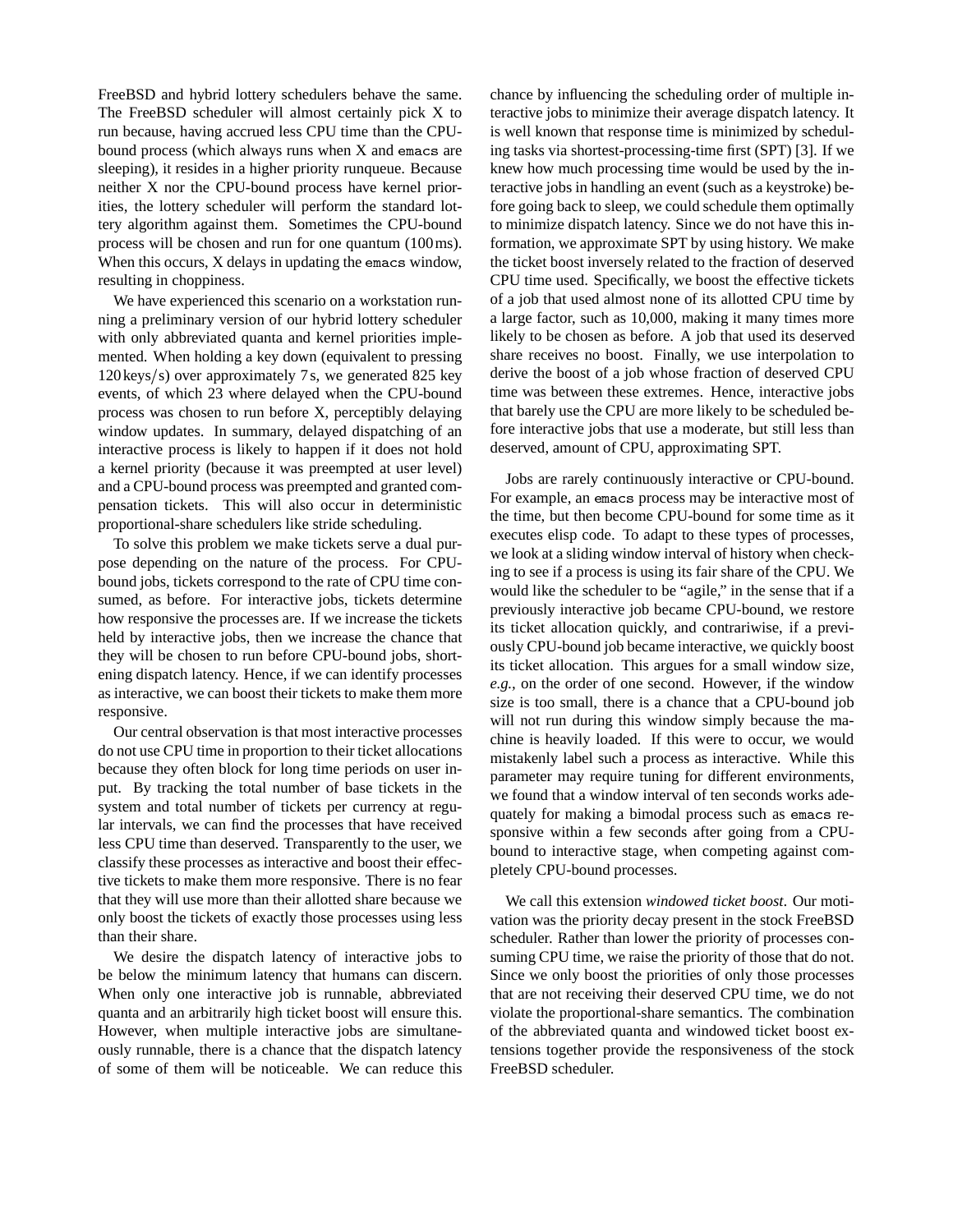## **3.4** nice **Emulation**

All UNIX variants have a utility called nice that enables a user to vary the priority of her processes from  $-20$  (highest) to  $+20$  (lowest) relative to all other processes in the system. After deploying our hybrid lottery scheduler on production systems, users complained that ticket adjustments alone did not give them the type of control provided by nice. Since nice priority adjustments only allow a general favoring or shunning of process priority and do not provide absolute, or even predictable guarantees [18], we do not attempt to exactly emulate nice semantics, but rather we approximate the aspects of its behavior relied on by its users; specifically, that a user (system administrator) can downgrade (upgrade) one of her processes relative to all others without downgrading (upgrading) the rest of her processes. Of course, the targeted process will no longer receive the CPU utilization allocated by its tickets.

A naïve approach to emulating nice semantics is to only modify the tickets of the target process according to a mapping of nice values to tickets. This fails because only the relative execution rate of a user's own processes are affected. If a user has only one CPU-bound process running that is nice'd to lowest priority  $(+20)$ , the exchange rate will still assign the process all of the base tickets funding the user's processes (see Section 2.2). Another incorrect approach adjusts only the base tickets funding a user's processes with a mapping of nice values to base tickets. In this instance, if a user lowers the priority of one process with nice, all of the user's processes will have lower priority relative to the rest of the processes on the system. One could instead create a new currency for each nice'd process, funded with a number of base tickets reflecting the nice value. Unfortunately, a user can run a large number of nice'd processes and get an unfair share of CPU time. We could not take that many base tickets from her normal currency, because then her normal processes would not get their share of CPU time if any nice'd process momentarily went to sleep. Further, without adding more complexity, we would run out of base tickets to take from the user's currency if the user started many nice'd processes.

Our solution adjusts both tickets and base tickets to achieve the nice function. We raise (lower) a process's number of tickets according to the process's nice value, ensuring that the process will have more (less) priority relative to other processes owned by the user. When a scheduling decision is made, we convert the tickets held by the process into base tickets and make the following adjustments to the allocated base tickets. If the process has been nice'd to have a lower priority, we force the number of base tickets held by the process to be *at most* a threshold determined by the nice value. Likewise, if the process has been assigned a higher priority with nice, we force the number of base tickets held to be *at least* a specific threshold. This thresholding ensures that a nice'd process will have more or less priority relative to processes outside of the user's currency.

# **4 Implementation**

Our system is divided into two parts. Most of the code resides in the kernel files implementing the hybrid lottery scheduler. The rest of the system consists of small userlevel programs that make a new *lott sched()* system call to adjust or query scheduling parameters.

# **4.1 Kernel Functionality**

We first describe critical pieces of the FreeBSD scheduler necessary for understanding our scheduler implementation and for understanding the benchmarks in Section 5. After becoming runnable, processes are put onto the appropriate runqueue by the assembly language routine *setrunqueue()*. Processes are removed from runqueues when chosen by the scheduler. The assembly language routine *cpu switch()* saves process context, chooses the next process to run, and switches to that process (or idles if no processes are runnable).

We decoupled the scheduling policy from mechanism by placing a function call from within *cpu switch()* to *lott choose next runner()*, a C function which implements the hybrid lottery scheduling algorithm. We assign processes a default number of tickets when they are created by *fork1()*. The *setuid()* system call (*cf.,* login) was modified to create a new user currency funded with a default number of base tickets. Naturally, we do not create a new currency if the user is already logged onto the machine. We reference count the processes owned by a user so that we can garbage collect her currency when all of her processes terminate. Although Waldspurger's original framework allows currencies to be nested indefinitely, our implementation only distinguishes between the base and per-user currencies.

Any lottery scheduler with compensation tickets and currencies will be more computationally expensive than the FreeBSD scheduler. A FreeBSD scheduling decision is a fast  $O(1)$  operation because the scheduler simply removes a process from the head of the first non-empty runqueue. Our hybrid lottery scheduler implementation employs an  $O(n)$  algorithm, where *n* is the number of runnable processes<sup>2</sup>. As we sought to achieve performance comparable to the FreeBSD scheduler, we expended much effort in optimizing our implementation. Since floating point operations are not permitted while running in the FreeBSD kernel, we do nearly all of our computations with fixedpoint integers. We use 32-bit integers so that we can utilize hardware instructions for most of the arithmetic. When we needed to use 64-bit integers, we wrote an in-line assembly routine which issues the "32-bit times 32-bit to 64-bit" hardware instruction after discovering that gcc inefficiently compiled this operation. We also defer work, use in-line

 $2 \text{An } O(\lg n)$  lottery scheduling algorithm exists, but as we rarely see large *n*, we believe its extra overhead outweighs its lower computational complexity.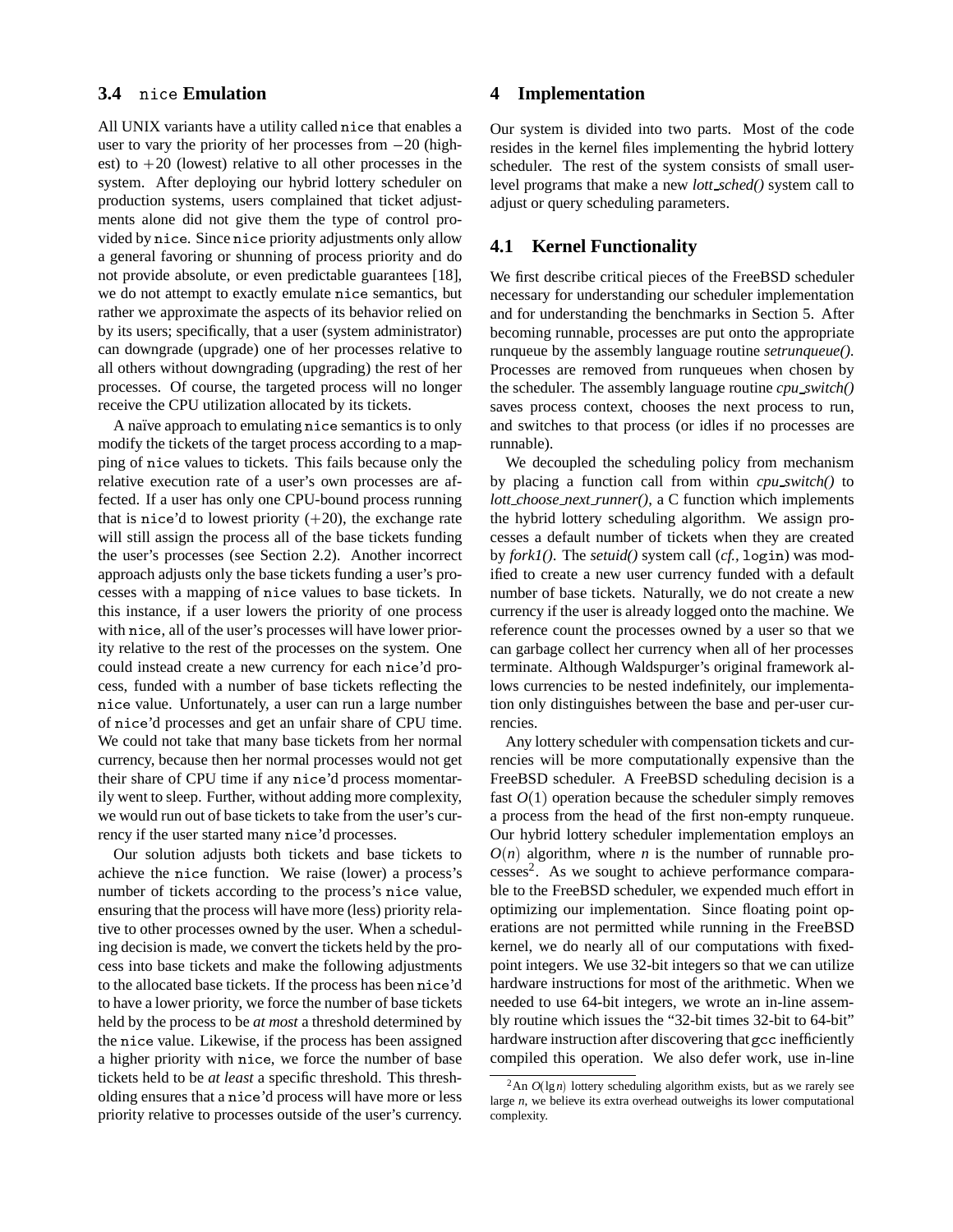```
lott_choose_next_runner(){\bf r} and {\bf r} and {\bf r} and {\bf r}if (empt) (mension_pri_list & wa lotter)_list ())
            return 0; /* idle */
      if(!empty(kernel_pri_list))return head(kernel_pri_list);
      f . The state of f and f is the state of f and f and f are f and f and f and f and f and f and f and f and f and f and f and f and f and f and f and f and f and f and f an
            compute tickets based on the state on the computer on the computer of the contract of the contract on the contract of the contract of the contract of the contract of the contract of the contract of the contract of the cont
               ticket_boost or frac. of quanta used;
               based on user's exchange rate;
            use threshold if process is nice'd;
            upaate our running count of base tickets; (1//1)
      }pick random number from 1 to total base
         tickets;foreach(process on lottery_list)
            if(process holds winning base ticket)
                  return process;
}
```
Figure 2: Pseudo-code for *lott choose next runner()*.

functions, and aggressively cache the computed values described further below.

While in theory the number of tickets or base tickets allocated to a process or user, respectively, can be any positive integer, implementation efficiency encourages the range of values to be bounded. We bound the ratio of minimum to maximum ticket and base ticket shares from 1–100 as we believe two orders of magnitude expresses sufficient resolution. We carefully set the range of tickets and base tickets from 1–100 and 100–10,000 respectively so that we would not incur overflows and underflows during our computations with 32-bit fixed-point integers. By default, processes and users start with 100 tickets and 1,000 base tickets respectively.

To help us optimize and understand the system, we instrumented both the FreeBSD and our hybrid lottery schedulers to provide us with detailed profiling information. We can measure the last *n* scheduling events, including when and for what reasons processes go to sleep, and time quanta expirations.

To implement windowed ticket boost, we maintain circular arrays that track whether a process is getting less than its share of CPU time. Every second we update a circular array that holds the number of base tickets in the system over the last ten seconds. We also update similar arrays which track the number of tickets held in each user's currency. Updating the circular arrays more often would give us more accurate data at the expense of higher overhead. For a particular process, *setrunqueue()* derives the amount of time it deserved to run from the values in the circular arrays. Then this function finds the fraction,  $f$ , of deserved time actually used over the ten second interval. If *f* is greater than one, the process is getting at least its fair share of the CPU. If not, we deem the process interactive

and derive a scaling factor called ticket boost which we later multiply against the process's effective tickets. While ticket boost can simply be set to  $1/f$ , raising this to a power will dramatically increase our system's ability to ensure SPT ordering for interactive jobs while still using a probabilistic scheduler. Although this parameter may require tuning for different environments, our current implementation uses  $(1/f)^4$ . To prevent an overflow in a later computation, we clip ticket boost at 10,000.

If a process has been asleep for more than ten seconds, we discount it from the above measurements because it is not actively competing for CPU time. When such a process wakes up, *setrunqueue()* assigns it the maximum ticket boost since it most probably has not received its share of CPU time.

The heart of the hybrid lottery scheduling algorithm resides in *lott choose next runner()*, illustrated in Figure 2. The lists kern pri list and lottery list contain runnable processes that do and do not hold kernel priorities, respectively. If a process used less CPU time than it deserved, we compute the process's effective tickets by multiplying the number of tickets that the process holds by its ticket boost. If not, we are dealing with a CPUbound process and need to assign compensation tickets. We compute its effective tickets by dividing the number of microseconds in one time quantum by the number of microseconds used by the process during the last time that it was scheduled and multiplying this value by the number of tickets that the process holds. We compute the base tickets held by the process by dividing the number of base tickets that fund the user's currency by the number of tickets in all of the user's runnable processes and multiplying this exchange rate by the process's effective tickets.

When a process is nice'd, we change the number of tickets that it holds so that it will have more or less priority relative to the rest of the user's processes. Since tickets range from 1 to 100, a given nice value equals  $10^{\frac{1}{20}(-\text{nice}+20)}$ tickets. After converting a process's tickets to base tickets in *lott choose next runner()*, we apply the nice base ticket threshold. Since base tickets range from 100 to 10,000, the mapping from nice values to base tickets is  $10^{\frac{1}{20}(-\text{nice}+20)+2}$ . If the process has been nice'd to have a lower priority, we force the number of base tickets held by the process to be *at most* this value, and vice-versa if the process has been assigned a higher priority with nice.

## **4.2 User-level Programs**

Users adjust and query lottery scheduling parameters via a number of user-level programs. set\_tickets changes the number of tickets held by a process while show tickets displays a ps-like listing of a user's processes and their ticket allocations. A user executes a given program with a specific number of tickets with run tickets. Root uses set\_funding to set the number of base tickets that fund a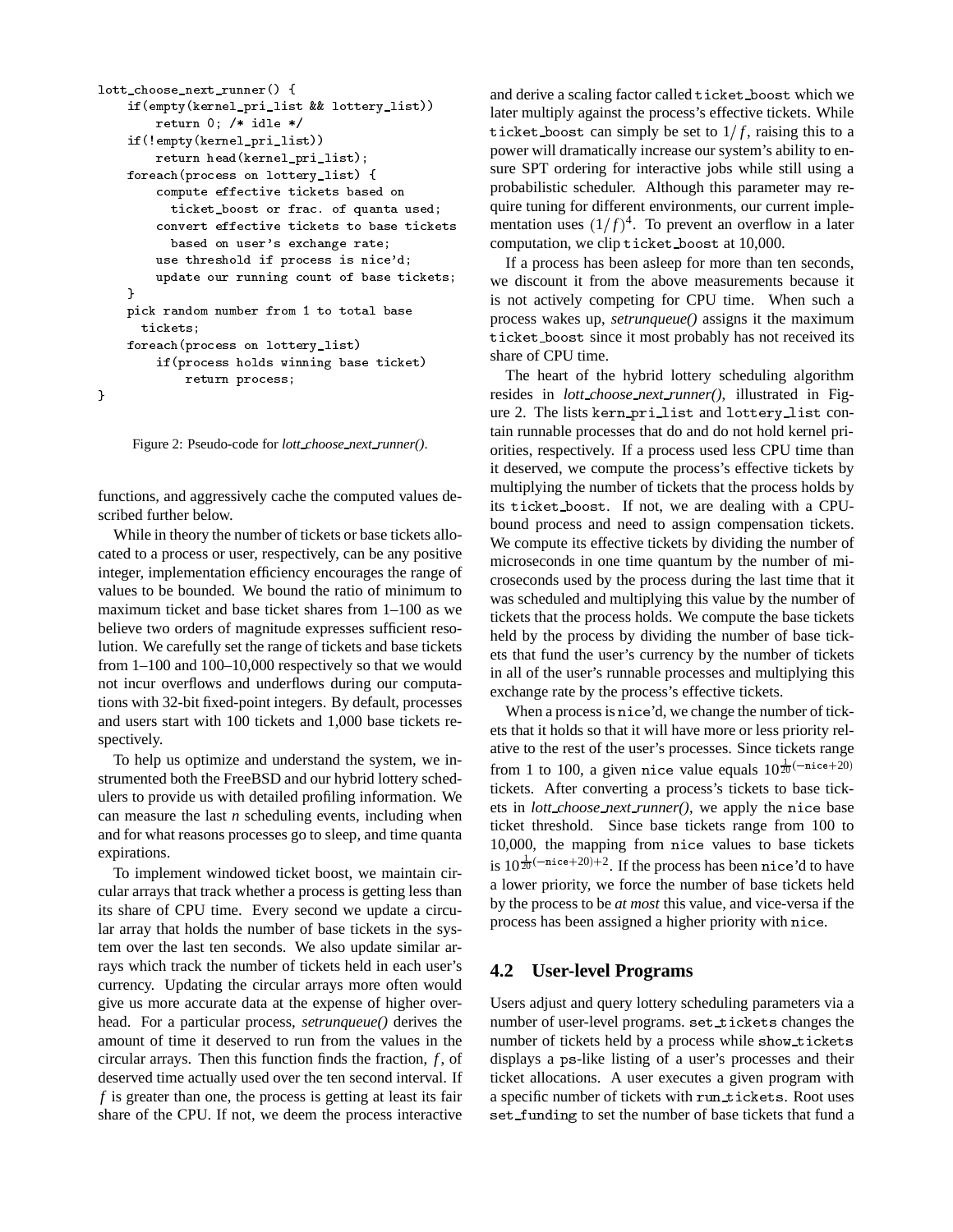

Figure 3: This figure demonstrates the progress of three CPUbound processes under the hybrid lottery scheduler. Each operation on the Y-axis represents a fixed amount of work. Also shown are straight dotted lines representing ideal processor utilization. Notice that when a process finishes, after completing 10,000 operations, the remaining processes execute faster.

user's currency while show\_funding displays the number of base tickets that fund a user's currency. Today the funding commands only apply to logged in users; soon we will record the number of base tickets funding a user's currency in the user's account record. Finally, lott chuser takes a process and places it under another user's currency, which is useful for moving processes like the X Window System which run as root under the currency of the process's primary user.

# **5 Evaluation**

We first demonstrate some properties of proportional-share resource management that the FreeBSD scheduler lacks. We then show that the hybrid lottery scheduler is more responsive and helps reduce waiting time for processes blocked on kernel resources relative to our initial lottery scheduler implementation. Finally, we show that the hybrid lottery scheduler incurs minimal overhead relative to the FreeBSD scheduler.

Unless otherwise noted, all results in this section were obtained from the personal computer called partita. This machine has one 200MHz AMD K6 (Pentium compatible) processor, 64MB of main memory, and 3GB of ultra-wide SCSI storage. No tests caused the machine to page.

## **5.1 Flexible Execution Rate Control**

Here we demonstrate the features that we have gained by replacing FreeBSD's decay usage scheduler with lottery scheduling. We refer the reader to Waldspurger's thesis [20] for a wide range of additional examples and an extensive analysis of lottery scheduling.



Figure 4: This figure shows the progress of three CPU-bound processes under lottery scheduling. The top curve represents a process run by one user while the bottom curves represent two processes run by another user. When the first process finishes, the other processes have made 47% and 46% progress toward completion (50% each is ideal).

We demonstrate the ease with which a user can control the execution rate of her programs in Figure 3. This figure shows three CPU-bound processes assigned tickets in a 3:2:1 ratio making progress at approximately the same ratio. Curious as to how hard this is to achieve using the FreeBSD scheduler, we found through trial and error a number of nice values that come close. The nice values that we discovered,  $+10$ ,  $+5$ , and 0, are not intuitively mappable to our goal of 3:2:1. Naturally, any other ratio would be equally difficult to implement. Further, while lottery scheduling maintains the 3:2:1 ratio irrespective of system load, the FreeBSD scheduler unpredictably schedules these processes if other jobs are running.

We demonstrate user workload insulation in Figure 4. Despite one user running two CPU-bound processes, the second user is able to receive approximately twice the throughput from one CPU-bound process.

## **5.2 Performance**

In this section we show the utility of windowed ticket boost, abbreviated quanta, and kernel priorities.

The minimum latency that humans can discern varies between 50–150ms depending on the individual [15]. We set up the following experiment to test the responsiveness of our hybrid lottery scheduler. We run one completely CPU-bound process against a bimodal process, both with the same number of tickets. This bimodal process is CPUbound for the first 15 seconds, interactive for the next 20 seconds, and then CPU-bound again for the remaining 15 seconds. In the interactive stage, the process repeatedly computes for approximately 5ms and then sleeps for about 100ms, simulating an editor such as emacs. While these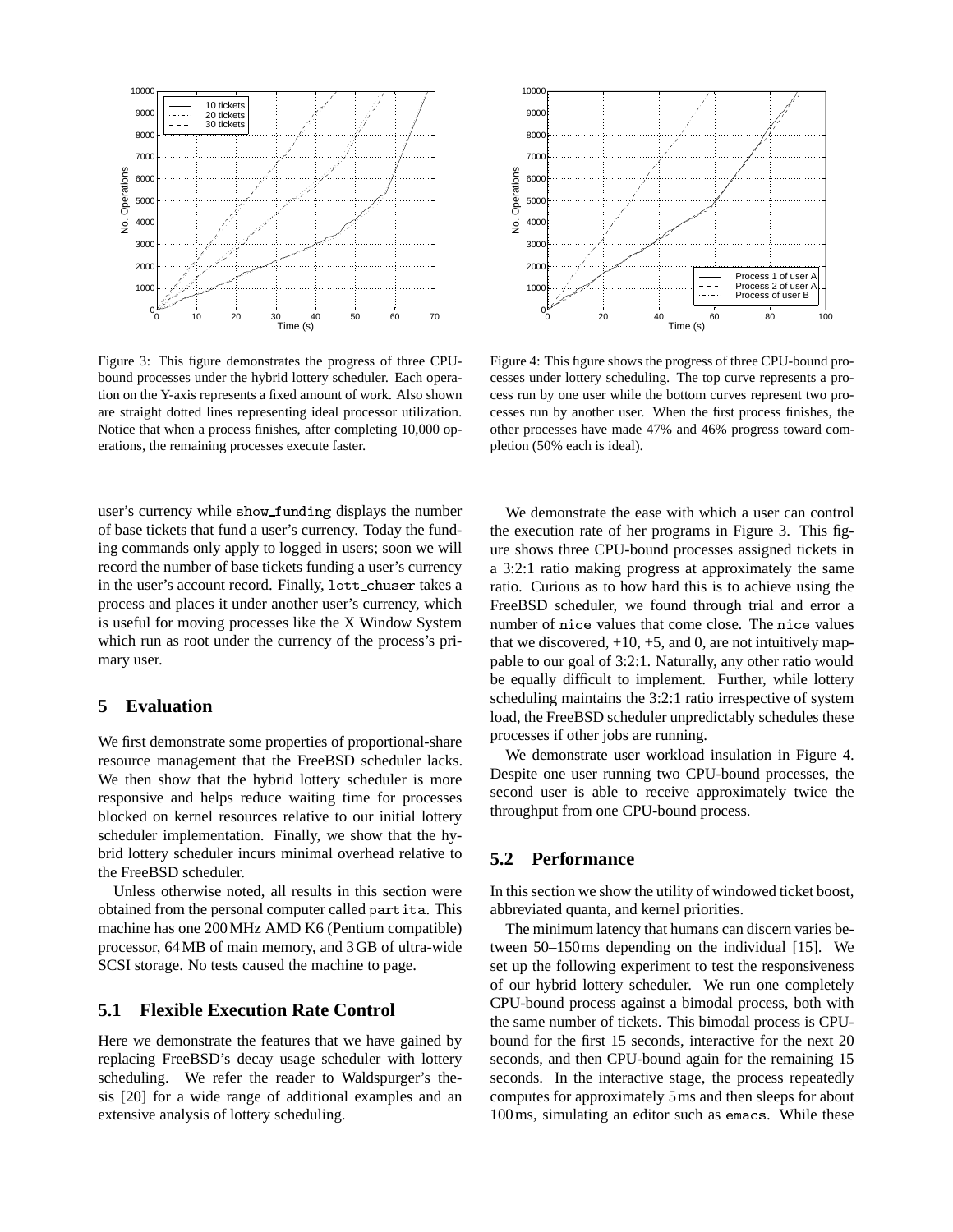|                                                                                      | Dispatch Latency (milliseconds)                                                          |            |            |                 |  |  |  |  |
|--------------------------------------------------------------------------------------|------------------------------------------------------------------------------------------|------------|------------|-----------------|--|--|--|--|
|                                                                                      | $0 - 15s$                                                                                | $15 - 35s$ | $35 - 50s$ | $22 - 35s$      |  |  |  |  |
| Without Windowed Ticket Boost 29.85 (58.18) 9.13 (27.79) 27.24 (49.64) 10.59 (31.63) |                                                                                          |            |            |                 |  |  |  |  |
| With Windowed Ticket Boost                                                           | $\parallel$ 27.79 (58.46) $\parallel$ 2.68 (12.84) $\parallel$ 27.58 (50.92) $\parallel$ |            |            | $0.05$ $(0.02)$ |  |  |  |  |

Table 1: This table presents the data from Figures 5 and 6 numerically. We show the average dispatch latency (and standard deviation in parentheses) in milliseconds for the bimodal application for each of its three stages of execution, with and without windowed ticket boost. Between 15–35 seconds we perform better with windowed ticket boost, although some of this time is spent discovering that the process became interactive. In the fourth column we show the dispatch latency during seconds 22–35, which is when the scheduler has identified the process as interactive and is applying a substantial ticket boost.



Figure 5: This figure shows the dispatch latency of a bimodal process competing against a CPU-bound process under our hybrid lottery scheduler with windowed ticket boost disabled. From seconds 15 to 35 (marked by the thick bars) the process is interactive, yet the scheduler is unable to schedule it in a timely manner.

two processes compete, a third process wakes up every 50ms and goes back to sleep immediately simply to cause occasional rescheduling events as would be triggered by X or background processes in an actual workload.

The most important metric for responsiveness is dispatch latency after user input, that is, the time elapsed between when a process becomes runnable in *setrunqueue()* and when it is chosen to run by *lott choose next runner()*. We ran the described benchmark with and without windowed ticket boost as shown in Figures 5 and 6, and Table 1. During the interactive phase (seconds 15–35) the scheduler with windowed ticket boost disabled is unable to schedule the process fast enough to avoid discernible choppiness. Although the dispatch latency is somewhat lower than during the CPU phases due to compensation tickets, there are still many points over 100ms. This occurs because the CPU-bound process occasionally gets preempted, earning compensation tickets which puts it on equal footing with the interactive process. When windowed ticket boost is enabled, we see an adjustment period for about seven seconds after the bimodal process becomes interactive. As the 10 second sliding window moves forward, the process's



Figure 6: This figure shows the dispatch latency of a bimodal process competing against a CPU-bound process under our hybrid lottery scheduler with windowed ticket boost enabled. From seconds 15 to 35 (marked by the thick bars) the process is interactive and after a short adjustment period, the process exhibits excellent dispatch latencies.

ticket boost increases until it is always favored by the scheduler when it becomes runnable. From seconds 22 to 35, the dispatch latency is in the tens of microseconds, far below human perception. Once the process becomes CPUbound again, the system quickly adapts by lowering the process's ticket boost parameter, ensuring that it will not get more than its share of CPU time.

To ensure that windowed ticket boost does not negatively effect the completely CPU-bound process, we show the progress of both processes with windowed ticket boost enabled in Figure 7. Between seconds 0–15 both processes consume CPU time at the same rate. When the bimodal process becomes interactive between seconds 15–35, the CPU-bound job nearly doubles its throughput, getting at least its share. Finally, when the interactive process becomes CPU-bound from seconds 35–50, the sliding window quickly adapts to lower its ticket boost so that it does not dominate the CPU. The bimodal job only needs to consume the CPU at a faster rate for less than one second before losing its boost. We omit the same graph with windowed ticket boost disabled because it is nearly identical.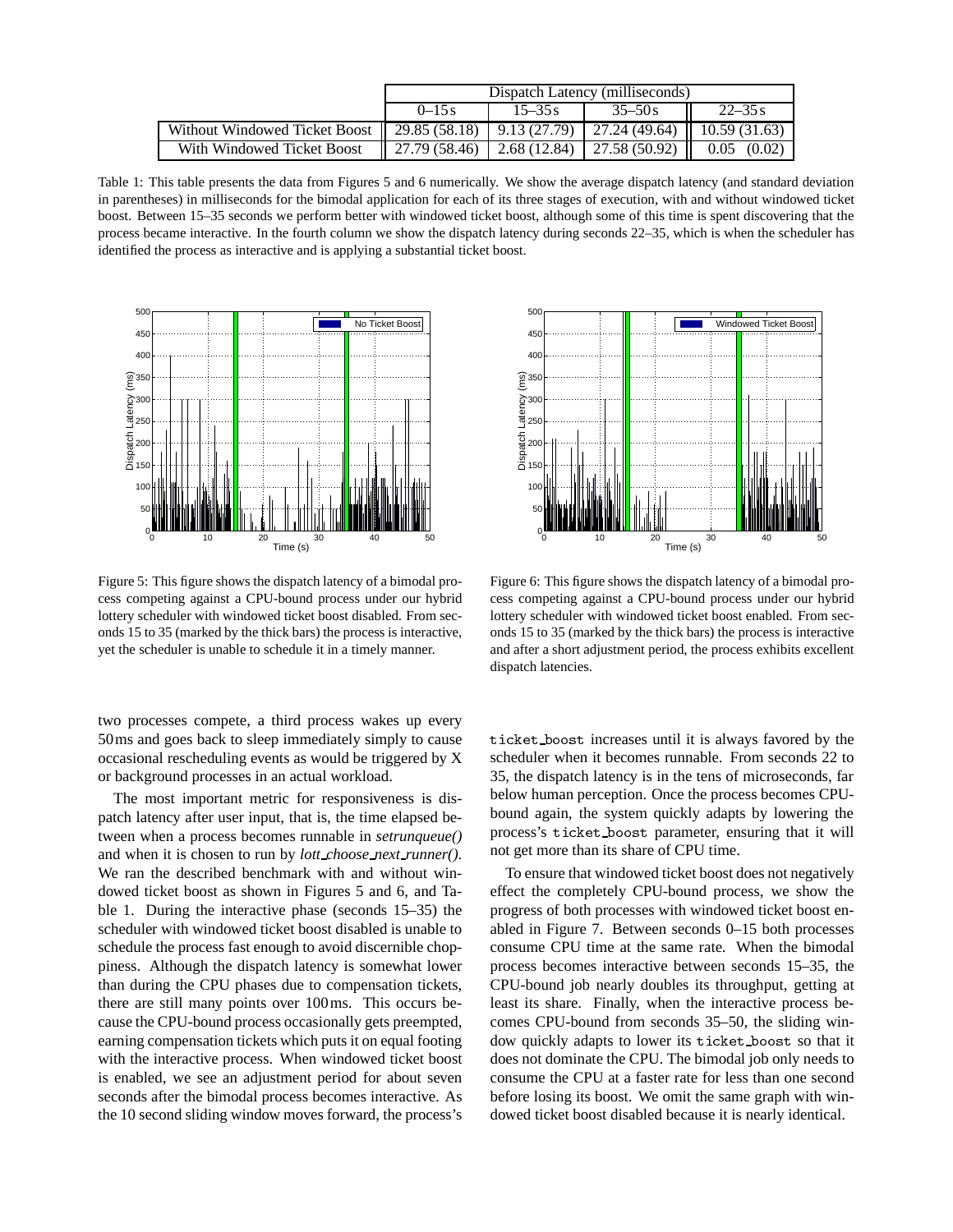

Figure 7: This figure shows the computational progress of the CPU-bound and bimodal jobs with windowed ticket boost enabled. When the bimodal job enters its interactive stage between seconds 15 to 35, the CPU-bound job makes progress 1.9 times faster than when both jobs are CPU-bound.

Without abbreviated quanta, the dispatch latency for the bimodal process when it is interactive would never be below about 100ms. Note that the bimodal process is always chosen by the scheduler at the start of a new quantum. After it goes to sleep, the scheduler chooses the CPU-bound process. Unless abbreviated quanta is employed, it will consume CPU time until the time slice elapses.

To show the utility of kernel priorities, we instrumented the FreeBSD kernel to provide us with statistics concerning kernel lock contention. Every 15 minutes we took a 30 second log of each time a process went to sleep (via *tsleep()*), for what purpose it went to sleep, and for how long. We ran one set of numbers with kernel priorities enabled, and one set without, each for a 24-hour period on soda, a busy production machine on which we have deployed our hybrid lottery scheduler. Although there is some uncertainty in our measurements due to our inability to completely control the workloads over both runs, we took care to ensure that the workloads were roughly equivalent by comparing the number of users logged in, the context switch rate, and the paging activity.

Over a 24-hour period, there were about 40 distinct reasons why processes went to sleep. We present an abbreviated version in Table 2. We omit sleeps that occur less than 100 times and sleeps initiated by processes that neither held a lock before going to sleep nor held one upon waking (such as when a process goes to sleep on a timer event). We compare the percent reduction in sleep frequency, sleep duration, and weighted (by frequency) sleep duration when running with kernel priorities enabled. Due to latency variations in network and terminal-related events which cause long-tailed wait distributions, we used the sleep duration median to generate the data presented.

|         |      | % improvement with kernel priorities |            |           |  |  |  |
|---------|------|--------------------------------------|------------|-----------|--|--|--|
| wmesg   | type | freq.                                | duration   | weighted  |  |  |  |
| biowait | disk | 4.43                                 | 20.38      | 23.91     |  |  |  |
| ffsfsn  | fs   | 8.53                                 | 25.26      | 31.63     |  |  |  |
| getblk  | fs   | 39.37                                | 39.15      | 63.11     |  |  |  |
| pipdwt  | ipc  | 75.97                                | 27.33      | 82.54     |  |  |  |
| piperd  | ipc  | 44.51                                | $-1487.28$ | $-780.72$ |  |  |  |
| sbwait  | net  | $-14.11$                             | 63.39      | 58.22     |  |  |  |
| swpfre  | vm   | $-101.97$                            | 52.75      | 4.57      |  |  |  |
| swread  | vm   | 16.09                                | 34.53      | 45.06     |  |  |  |
| ttywai  | tty  | $-9.25$                              | 53.08      | 48.74     |  |  |  |
| ttywri  | tty  | 11.69                                | 53.74      | 59.15     |  |  |  |
| ufslk2  | fs   | 59.43                                | 49.63      | 79.57     |  |  |  |
| vnread  | fs   | $-11.62$                             | 27.38      | 18.94     |  |  |  |
| wait    | proc | 18.12                                | 15.94      | 31.18     |  |  |  |

Table 2: This table shows the effect of kernel priorities. We show the places within the kernel where processes went to sleep, categorized as those related to the network, disk I/O, the file system, inter-process communication, the virtual memory system, terminal I/O, and process administration. We compare the percent reduction in sleep frequency, sleep duration, and weighted (by frequency) sleep duration when running with kernel priorities enabled.

With kernel priorities, processes holding kernel resources are preferentially scheduled, reducing the duration of sleeps, which in turn reduces the frequency of sleeps because there is a smaller window of time that a process will find a resource in use. These trends are apparent although we made no effort to artificially increase kernel resource contention. One major anomaly is the wait duration for processes going to sleep waiting for data in a pipe read (piperd). In the run with kernel priorities disabled, we saw an unusually large number of very short sleeps from the process ssh (a secure telnet shell) on a pipe read during one 30 second interval. We believe that this activity caused this anomaly.

## **5.3 Overhead**

We measure scheduling code fragments to quantify scheduling overhead. To obtain accurate measurements, we employ the RDTSC (Read Time-Stamp Counter) instruction which reads a counter incremented every clock cycle. In the following figures, error bars represent 95% confidence intervals. The number of independent runs for each experiment is listed with the experiment.

The two most common scheduling operations in both the FreeBSD and hybrid lottery schedulers are *cpu switch()* and *setrunqueue()*. Under the FreeBSD scheduler, *cpu switch()* makes a scheduling decision and performs a context switch. In the hybrid lottery scheduler, *cpu switch()* performs a context switch after calling *lott choose next -*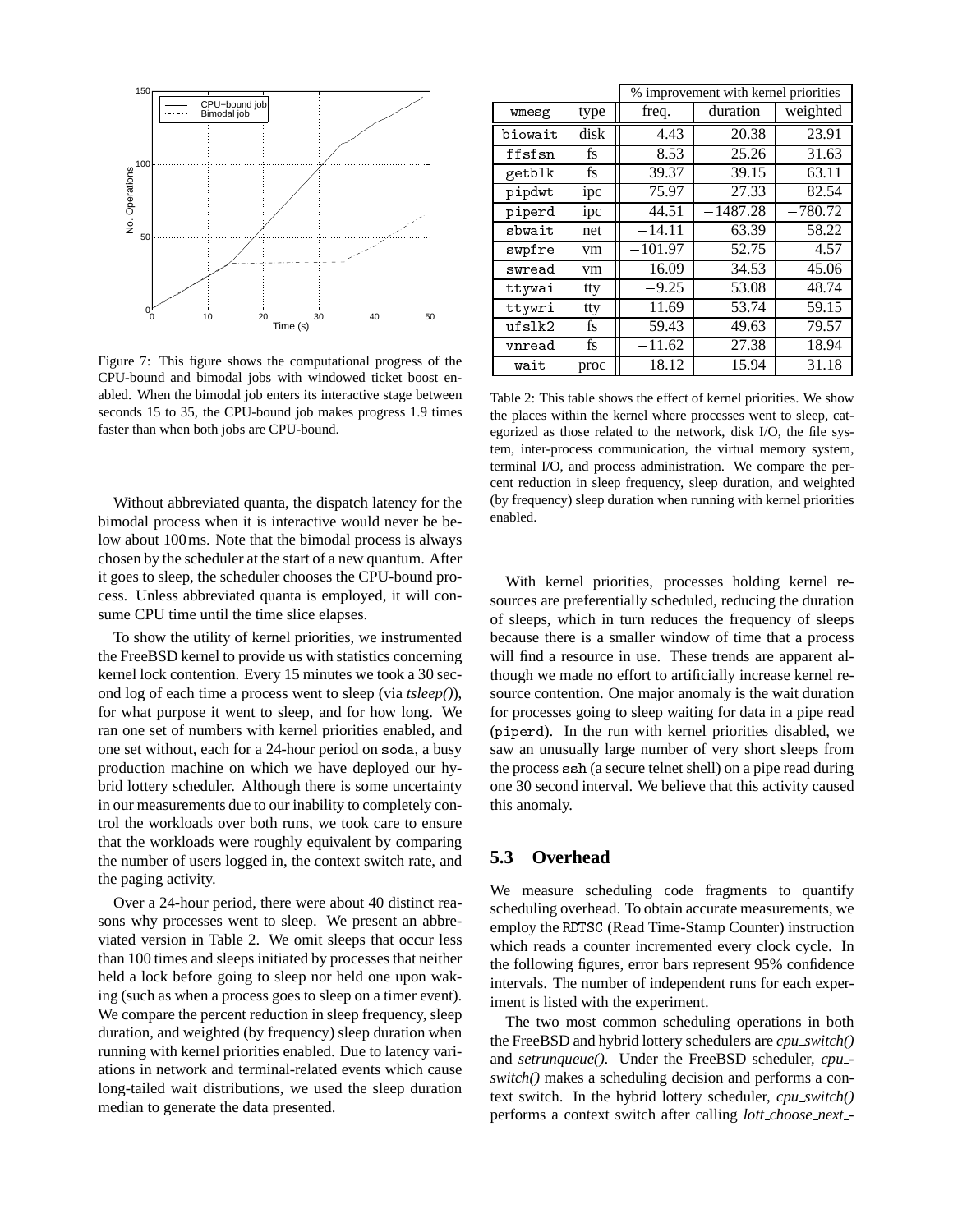|               |                 |      | FreeBSD   | Lottery |           |  |
|---------------|-----------------|------|-----------|---------|-----------|--|
|               |                 | mean | std. err. | mean    | std. err. |  |
|               | $cpu$ switch()  | 2.86 | 0.011     | 7.25    | 0.019     |  |
| 1 process     | setrunqueue()   | 0.57 | 0.003     | 17.36   | 0.038     |  |
| 25 processes  | $cpu$ switch()  | 4.18 | 0.012     | 14.37   | 0.124     |  |
|               | setrunqueue()   | 0.66 | 0.003     | 17.79   | 0.037     |  |
| 50 processes  | $cpu\_switch()$ | 4.32 | 0.012     | 22.95   | 0.172     |  |
|               | setrunqueue()   | 0.64 | 0.004     | 17.59   | 0.062     |  |
| 75 processes  | $cpu\_switch()$ | 4.74 | 0.014     | 26.63   | 0.153     |  |
|               | setrunqueue()   | 0.83 | 0.003     | 17.08   | 0.081     |  |
|               | $cpu\_switch()$ | 7.37 | 0.066     | 36.28   | 0.241     |  |
| 100 processes | setrunqueue()   | 0.69 | 0.009     | 16.63   | 0.102     |  |

Table 3: This table presents the data from Figures 8 and 9 in numerical format. The times are in microseconds. *cpu switch()* makes a scheduling decision and performs a context switch. *setrunqueue()* marks a process as runnable, and in the hybrid lottery scheduler also computes ticket boost for the windowed ticket boost.



Figure 8: This figure shows the average number of microseconds (out of at least 1,000 measurements) to perform a context switch via the *cpu switch()* function while varying the number of runnable processes.

*runner()* which makes a scheduling decision. Figure 8 shows the time it takes to run *cpu switch*( $)^3$  while varying the number of runnable processes. Naturally, we include the time in *lott choose next runner()* in the hybrid lottery scheduler measurements. As described in Section 4, our scheduling algorithm is  $O(n)$  in the number of runnable processes while the FreeBSD scheduler is  $O(1)$ . This difference in algorithmic complexity is apparent in these results.

Figure 9 shows the time it takes to execute *setrunqueue()*, which makes a process runnable. This function is short in the FreeBSD scheduler. In the hybrid lottery scheduler, we also compute the process's ticket boost,



Figure 9: This figure shows the average number of microseconds (out of at least 1,000 measurements) to make a process runnable via the *setrunqueue()* function while varying the number of runnable processes.

which requires iterating through a 10 element array. While the overhead is substantially higher in the lottery scheduler, this function is  $O(1)$  in both schedulers. We do not know why neither curve is entirely flat. Table 3 presents the data from both Figures 8 and 9 in numerical format.

The preceding experiments uncovered measurable differences between the FreeBSD and hybrid lottery schedulers. Now we determine how appreciable these differences are on the scale of compute-bound applications.

To measure the throughput of batch processes we use rc564, a program that tries to find the solution to RSA's 64-bit secret-key challenge. To exacerbate the effect of our added overhead while running rc564, we increase the number of context switches that occur by running up to 10 processes called interactive at the same time. An interactive process continually goes to sleep for the shortest time possible and causes a context switch upon

<sup>3</sup>Other work often records context switch time as the elapsed time between passing control from user space in one process to user space in another. Thus our reported times, which record just the elapsed time of *cpu switch()*, may appear low.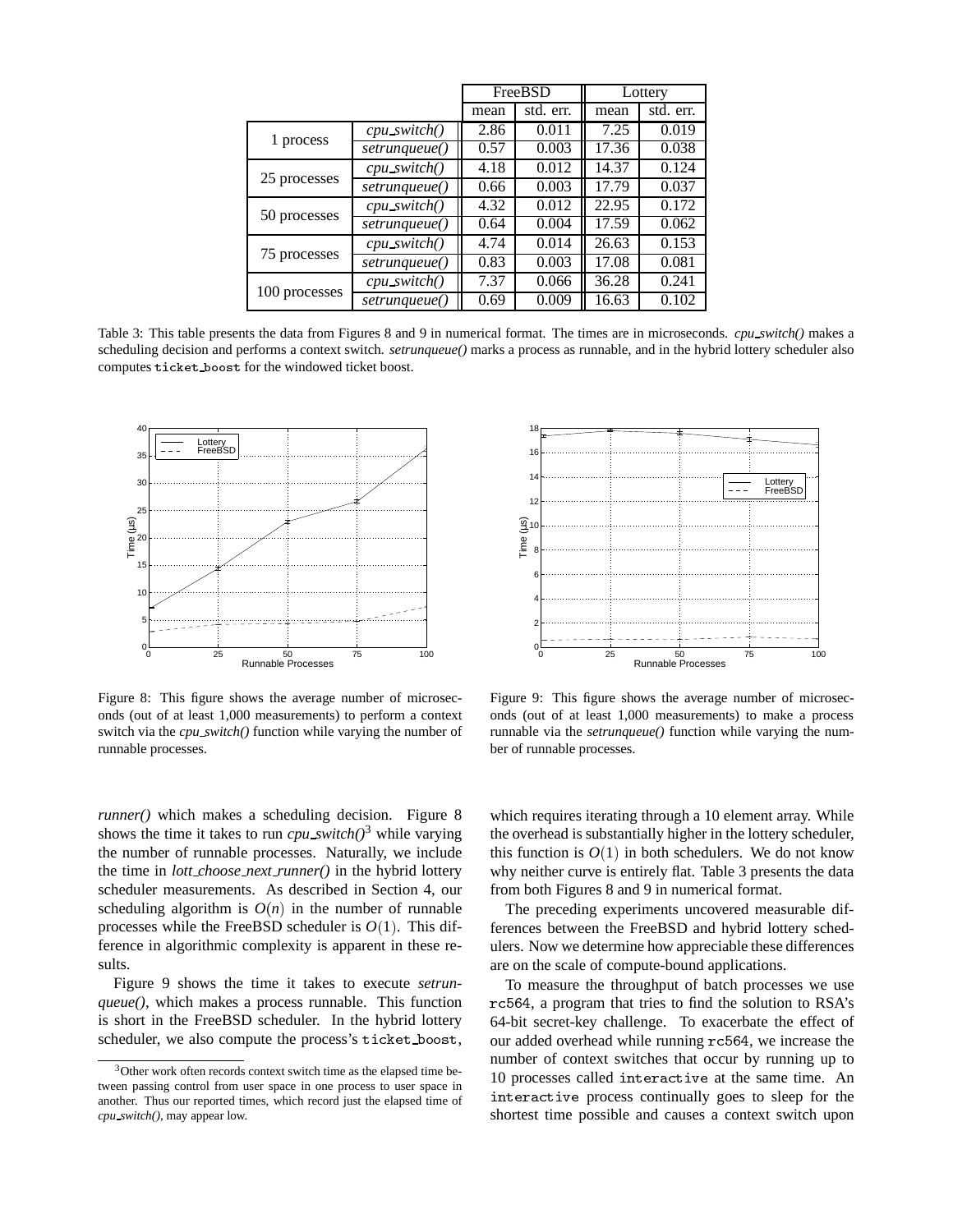

Figure 10: This figure shows the average number of keys tried per second (out of 5 trials) by rc564 while varying the number of interactive processes. Note that the Y-axis begins at  $300,000$ keys/s, exaggerating the apparent differences. The performance under the hybrid lottery scheduler is always within 1% of the FreeBSD scheduler.

waking due to abbreviated quanta. One interactive process generates 128 context switches per second while 10 generate 626 context switches per second. Adding an interactive process adds approximately 55 context switches per second. The throughput of rc564 versus the number of interactive processes is shown in Figure 10. We note that as more interactive processes are run, the performance of rc564 under the FreeBSD and hybrid lottery schedulers worsens and diverges. In all runs, rc564 under the hybrid lottery scheduler is less than one percent slower than under the FreeBSD scheduler.

Curious as to what the context switch rate is on busy systems, we measured wcarchive, the world's largest and busiest FTP site<sup>4</sup>. The average number of context switches over a 30 second interval on this site was 2589 per second. As the previous experiment did not show a large difference between the FreeBSD and hybrid lottery schedulers, we ran a program which simply loops and maintains a counter of how many loops it made for 5 minutes, while simultaneously running 100 interactive processes. These interactive processes pushed the number of context switches per second up to 5160 averaged over the run. In this very extreme test we were about 15% slower than the FreeBSD scheduler. If such an scenario realistically occurred, we could minimize our overhead at the cost of some accuracy by not computing ticket boost on every call to *setrunqueue()*, but perhaps every 10th call.

| PID USERNAME PRI NICE SIZE RES STAT TIME WCPU CPU COMMND    |  |  |  |  |  |
|-------------------------------------------------------------|--|--|--|--|--|
| 555 jwm 92 0 808K 164K RUN 0:17 16.34% 16.25% rc564         |  |  |  |  |  |
| 553 peterm 90 0 7392K 8012K RUN 0:18 16.28%, 16.21%, xoopic |  |  |  |  |  |
| 552 peterm 90 0 7392K 8012K RUN 0:18 16.12% 16.06% xoopic   |  |  |  |  |  |
| 550 peterm 90 0 7392K 7852K RUN 0:18 16.12%, 16.06%, xoopic |  |  |  |  |  |
| 551 peterm 90 0 7392K 7864K RUN 0:18 16.08% 16.02% xoopic   |  |  |  |  |  |
| 554 peterm 89 0 7392K 8012K RUN 0:18 16.05% 15.98% xoopic   |  |  |  |  |  |

Table 4: This table shows the output from top while two users are running one and five CPU-bound processes respectively under the FreeBSD scheduler. The lack of load insulation enables peterm to obtain an unfair percentage of the CPU.

# **6 Experience**

We have deployed our hybrid lottery scheduler on soda.csua.berkeley.edu and meeko.eecs.berkeley.edu, two production machines. soda is the central machine for the Computer Science Undergraduate Association at UC Berkeley. soda is powered by one 200MHz AMD K6 (Pentium compatible) processor, 256MB of RAM, and 15GB of ultra-wide SCSI storage. soda supports over 2400 shell accounts and often has over 150 unique users simultaneously logged on accessing USENET, reading mail, participating in chat rooms, and developing code. soda also manages over 200 mailing lists, and on an average day, completes roughly 170,000 sendmail transactions. Finally, soda runs a web server that receives approximately 50,000 accesses a day. meeko runs on one 200MHz AMD K6, 128MB of main memory, and 22GB of ultrawide SCSI storage. meeko belongs to the FreeBSD Users' Group at UC Berkeley. meeko runs a web server and mirrors part of wcarchive which is offered on its anonymous FTP server. In addition, meeko exports a filesystem via NFS. There are usually 5 users logged onto meeko actively developing code while a couple dozen users engage in a multi-user game (MUD). These systems have been running our hybrid lottery scheduler since December 1997 (1.5 years). That we have received no complaints is a testament to our implementation's stability and performance.

It is especially important to have load insulation on a machine like soda that supports a large user community on one processor. We show the load insulation properties of both the FreeBSD and hybrid lottery schedulers by looking at the output of the UNIX top utility while two users run the CPU-bound processes xoopic and rc564. xoopic is a particle-in-cell plasma simulation that calculates fields on a 2-D mesh using Maxwell's equations. Tables 4 and 5 show no load insulation under the FreeBSD scheduler, and reasonably accurate load insulation under the hybrid lottery scheduler.

Our latest version of the hybrid lottery scheduler incorporating windowed ticket boost has not been deployed to soda and meeko because they are used exclusively over networks of significant latency and thus would not appreciate the benefits offered by this extension.

<sup>&</sup>lt;sup>4</sup>When we took this measurement in December 1997, wcarchive stored 142GB on-line and supported up to and often reached 2750 simultaneous connections. wcarchive is located at ftp://ftp.cdrom.com/.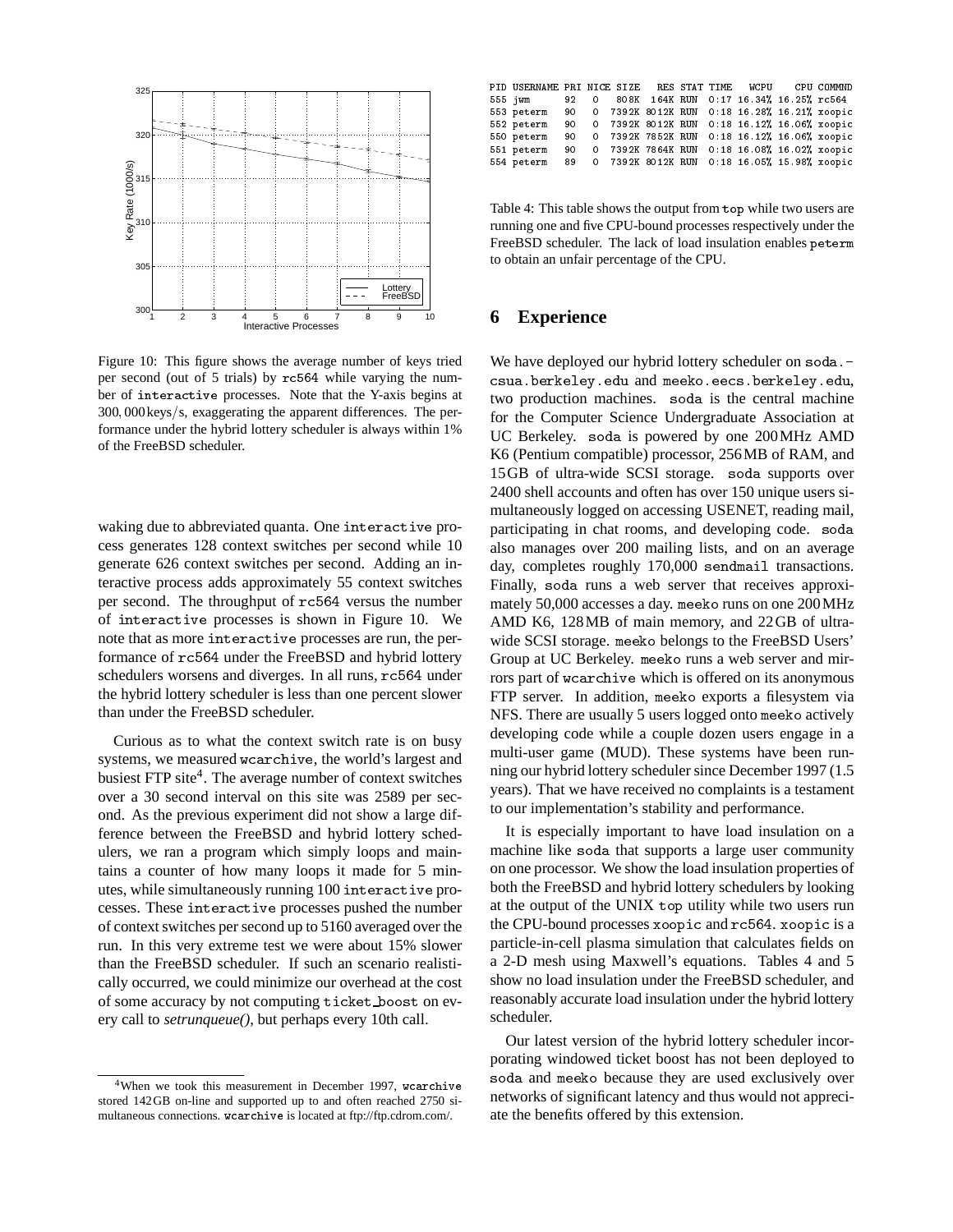| PID USERNAME PRI NICE SIZE RES STAT TIME WCPU CPU COMMND<br>296 jwm 98 0 808K 392K RUN 0:28 52.21% 48.71% rc564 |  |                      |  |                                               |  | 8      |
|-----------------------------------------------------------------------------------------------------------------|--|----------------------|--|-----------------------------------------------|--|--------|
| 272 peterm 76 0 7392K 7544K RUN 1:02 11.63% 11.63% xoopic                                                       |  |                      |  |                                               |  |        |
| 275 peterm                                                                                                      |  | 65 0 7392K 7716K RUN |  | $0.57$ 9.61% 9.61% xoopic                     |  |        |
| 282 peterm                                                                                                      |  |                      |  | 64 0 7392K 8032K RUN 0:50 9.50% 9.50% xoopic  |  | H      |
| 274 peterm                                                                                                      |  |                      |  | 55 0 7392K 7636K RUN 0:57 7.90% 7.90% xoopic  |  | W:     |
| 273 peterm                                                                                                      |  |                      |  | 53 0 7392K 7600K RUN 0:55 7.13%, 7.13% xoopic |  | $\sim$ |

Table 5: This table shows the output from top while two users are running one and five CPU-bound processes respectively under the hybrid lottery scheduler. jwm is able to receive about 50% of the CPU despite having only one runnable process.

# **7 Related Work**

Process scheduling on time-sharing systems has been studied extensively [13, 11]. A number of fair-share schedulers fairly allocate CPU time to classes of processes over long time spans [12, 5]. Recently introduced proportional-share schedulers such as lottery scheduling [21] and EEVDF [17] strive for instantaneous fairness; that is, making fair scheduling decisions against only the currently runnable set of processes. Another proportional-share scheduler from Waldspurger *et al.* is stride scheduling, which deterministically schedules processes with higher throughput accuracy and lower response time variability compared to lottery scheduling [22]. Since they both employ the same ticket framework, our extensions to lottery scheduling are also applicable to stride scheduling. We choose to extend lottery scheduling over other schedulers because the core algorithm is simple.

Although tickets enable flexible resource control, it is often difficult for users to assign tickets among workloads to meet higher-level performance goals. Recent work from Sullivan *et al.* introduces application-specific "negotiators" that enable automatic ticket exchanges between processes desiring different resource allocations [19]. In other work, a feedback-driven reservation-based scheduler by Steere *et al.* monitors process progress to divine appropriate CPUtime allocations transparently to the user [16].

Arpaci-Dusseau *et al.* studied stride scheduling in the network of workstations context [1]. Part of their aim was to provide better responsiveness under mixed workloads. They award a sleeping (interactive) process exhaustible tickets that expire when it receives its fair share of CPU time. However, most interactive processes will never use their allocation because they are usually sleeping. For these processes, rather than strive for CPU-time fairness, we believe that dispatch latency should be minimized. Further, without modification, their system does not handle processes with interactive *and* compute phases. A process that has slept for a long time and wakes up will dominate the CPU for an extended duration in virtue of holding exhaustible tickets. Finally, their algorithm for computing exhaustible tickets assumes that the total number of runnable tickets is constant. In reality, this number fluctuates as processes are created and destroyed, and sleep and wake up.

# **8 Future Work**

Hybrid lottery scheduling heuristically identifies and rewards interactive processes by how much of their allocated CPU time they consume. However, some interactive processes, such as those that render graphics, also consume moderate amounts of CPU. Evans *et al.* suggest several methods based on past user action and window manager cooperation for an operating system to recognize interactive processes [6]. We wish to incorporate these methods into our scheduler so that once recognized, these processes can be allocated more tickets and preferentially scheduled.

In Section 3.1 we argued that kernel priorities are more desirable than ticket transfers for encouraging processes to release kernel resources quickly. However, to our knowledge, the chosen ordering of kernel priorities has not been rigorously studied and thus may not provide optimal performance in all cases. Ticket transfers are more dynamic because they enable additive and transitive transfers from multiple blocked processes. If the kernel can identify the loaner and borrower when a kernel resource is under contention, the kernel can perform this *implicit* ticket transfer transparently to the user. We wish to compare the throughput of different workloads with implicit ticket transfers versus kernel priorities.

# **9 Conclusion**

This work incorporates into a lottery scheduler the specializations present in typical operating system schedulers to improve interactive response time and reduce kernel lock contention. We began with a straightforward implementation of lottery scheduling which enabled control over process execution rates and processor load insulation at the cost of interactive responsiveness relative to the FreeBSD scheduler baseline. To match the performance of the FreeBSD scheduler, we added kernel priorities, abbreviated quanta, and windowed ticket boost to lottery scheduling, resulting in a hybrid lottery scheduler. Further, user feedback prompted us to add support for the UNIX nice utility. These techniques have been applied without squandering the proportional-share resource management semantics. The principle technique used by these mechanisms is dynamic ticket adjustments that influence scheduling order while preserving CPU utilization targets.

Our measurements show that our optimized scheduler incurs more overhead than the FreeBSD scheduler, but that these differences are negligible even under heavy workloads. We achieve throughput and responsiveness nearly equal to the FreeBSD scheduler. Our system has been deployed to two production machines with success. This paper demonstrates that our hybrid lottery scheduler is a viable process scheduler for the workloads that we have tested.